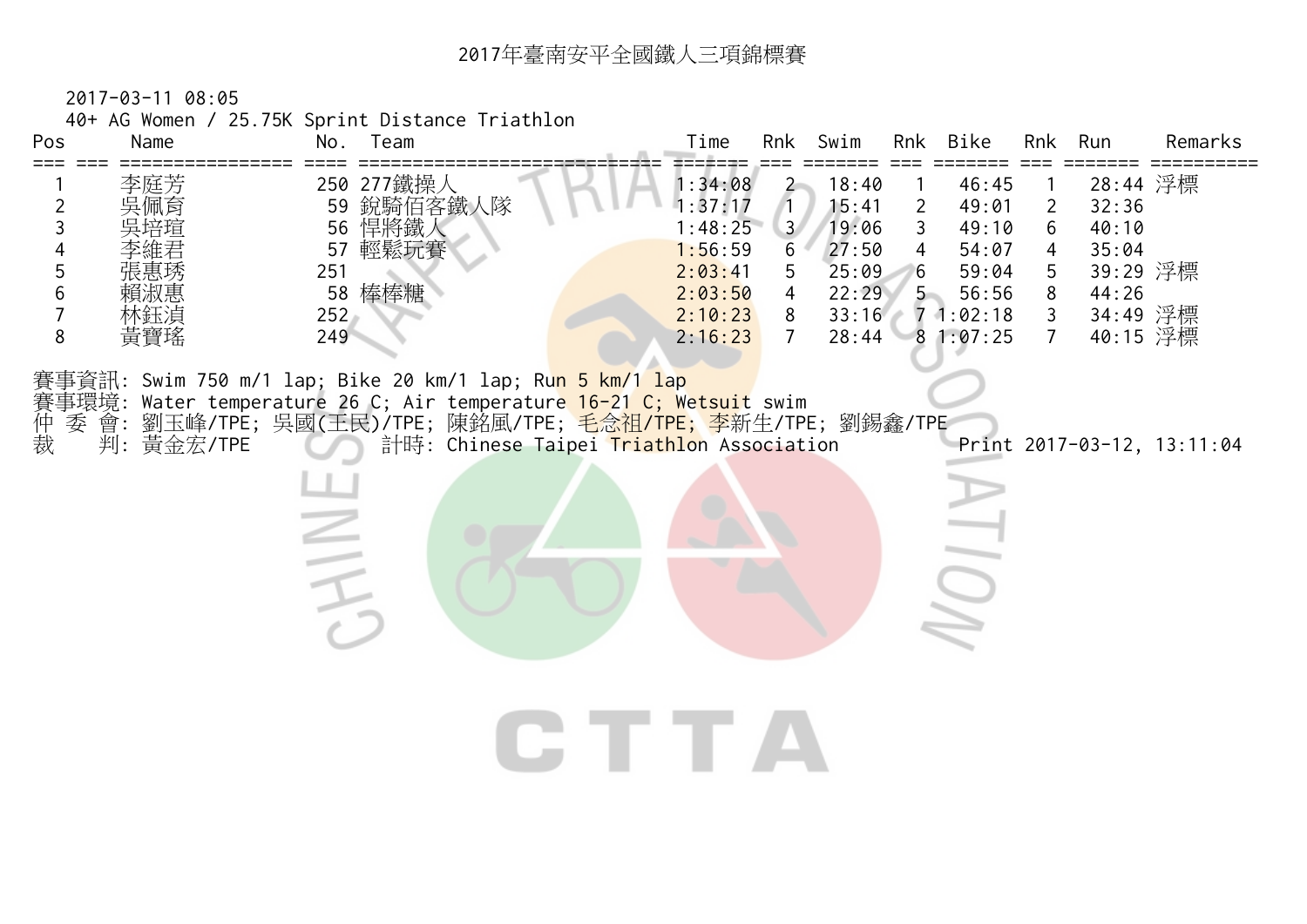30-39 AG Women / 25.75K Sprint Distance Triathlon

| Pos<br>$==$                | Name                            | No.                      | Team                                                                                                                                                                                                                                                    | Time                                                                                            |                                                                                             | Rnk Swim                                                                                | Rnk                                                                                   | Bike                                                                             | Rnk                                                                       | Run                                                                                 | Remarks                    |
|----------------------------|---------------------------------|--------------------------|---------------------------------------------------------------------------------------------------------------------------------------------------------------------------------------------------------------------------------------------------------|-------------------------------------------------------------------------------------------------|---------------------------------------------------------------------------------------------|-----------------------------------------------------------------------------------------|---------------------------------------------------------------------------------------|----------------------------------------------------------------------------------|---------------------------------------------------------------------------|-------------------------------------------------------------------------------------|----------------------------|
| 2<br>3<br>5<br>6<br>8<br>9 | 陳沁瑜<br>林怡君<br>薛淳万<br>王儷瑾<br>郭怡汝 | 47<br>246                | 50 277鐵操人<br>46 銳騎佰客鐵人隊<br>248 277鐵操人<br>49 台南鐵人隊<br>53 277鐵操人<br>48 銳騎佰客鐵人隊<br>52 台南鐵人隊                                                                                                                                                                | 1:14:47<br>1:19:59<br>1:23:05<br>1:31:30<br>1:32:41<br>1:36:52<br>1:36:57<br>1:48:53<br>2:09:22 | 3 <sup>2</sup><br>$\overline{2}$<br>$\mathbf{U}$<br>6<br>4<br>5<br>8<br>9<br>$\overline{7}$ | 13:13<br>11:33<br>9:21<br>16:17<br>14:51<br>15:06<br>$18:21 \times 7$<br>18:39<br>17:17 | $\mathbf{2}$<br>$\overline{4}$<br>$\mathfrak{Z}$<br>5<br>$6\degree$<br>8 <sup>2</sup> | 38:00<br>43:17<br>44:51<br>43:18<br>46:37<br>52:04<br>52:52<br>59:32<br>91:07:24 | 2<br>$\overline{4}$<br>8<br>$\overline{7}$<br>5<br>$\mathbf{3}$<br>6<br>9 | 23:35<br>25:10<br>28:55<br>31:56 浮標<br>31:14<br>29:43<br>25:44<br>30:43 浮標<br>44:43 |                            |
| 仲裁<br>委                    | 判: 黃金宏/TPE                      | $\overline{\phantom{a}}$ | 賽事資訊: Swim 750 m/1 lap; Bike 20 km/1 lap; Run 5 km/ <mark>1 lap</mark><br>賽事環境: Water temperature 26 C; Air temperature 16-21 C; Wetsuit swim<br>會: 劉玉峰/TPE; 吳國(王民)/TPE; 陳銘風/TPE; 毛念祖/TPE; 李新生/TPE; 劉錫鑫/TPE<br>計時: Chinese Taipei Triathlon Association | CTTA                                                                                            |                                                                                             |                                                                                         |                                                                                       |                                                                                  |                                                                           |                                                                                     | Print 2017-03-12, 13:11:04 |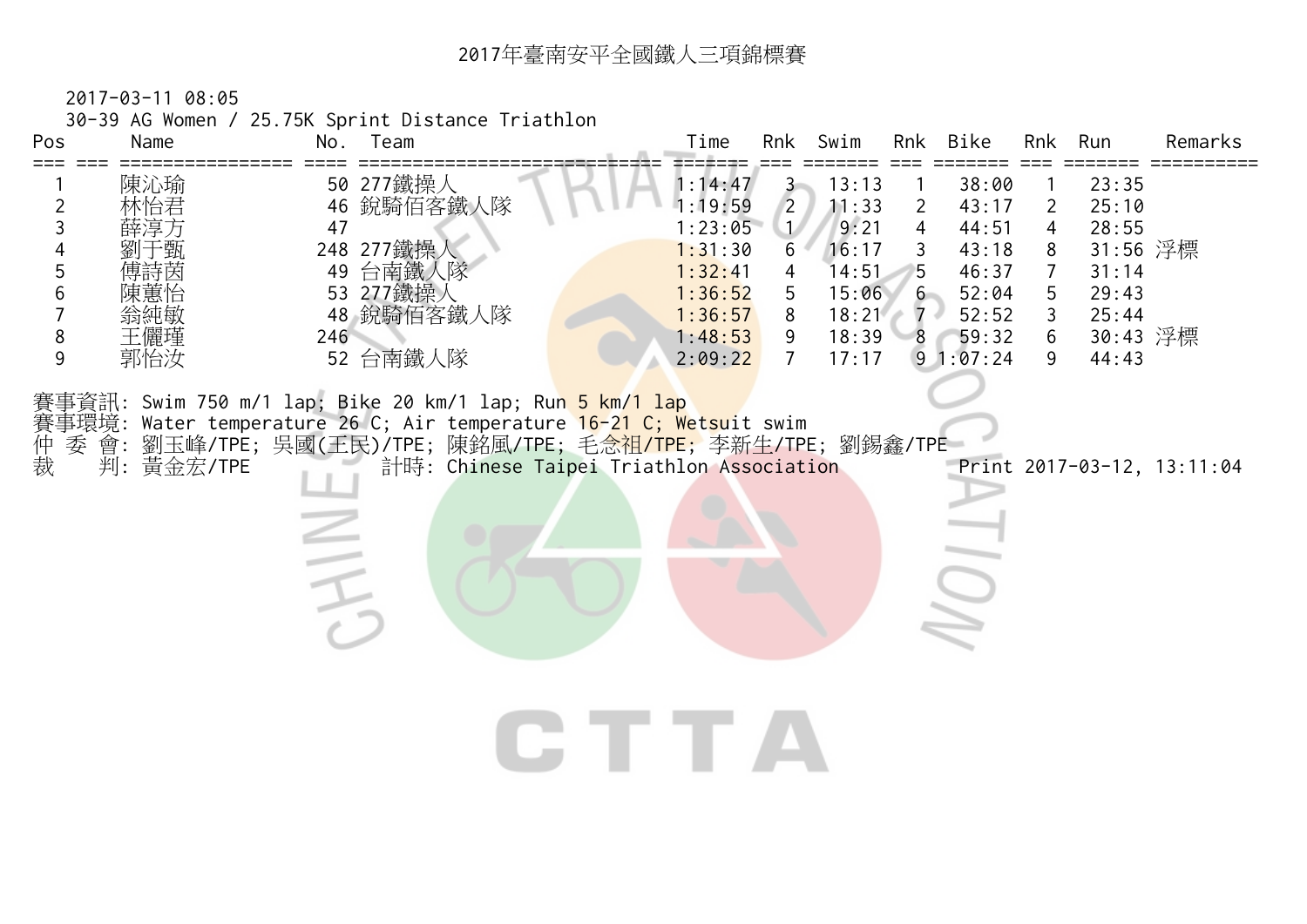20-29 AG Women / 25.75K Sprint Distance Triathlon

| Pos<br>Name                                                                                                               | No.<br>Team                                                                                                                                                                                                                                                                                                                                                                                          | Time<br>Rnk<br>Swim                                                                                                                                                                                    | <b>Bike</b><br>Rnk                                                                                                                                                                                                                                                     | Remarks<br>Rnk<br>Run                                                                                                                                                                                                                       |
|---------------------------------------------------------------------------------------------------------------------------|------------------------------------------------------------------------------------------------------------------------------------------------------------------------------------------------------------------------------------------------------------------------------------------------------------------------------------------------------------------------------------------------------|--------------------------------------------------------------------------------------------------------------------------------------------------------------------------------------------------------|------------------------------------------------------------------------------------------------------------------------------------------------------------------------------------------------------------------------------------------------------------------------|---------------------------------------------------------------------------------------------------------------------------------------------------------------------------------------------------------------------------------------------|
| 陳柔涵<br>孫培瑀<br>$\overline{2}$<br>3<br>5<br>6<br>8<br>9<br>$\star$<br>張家鳳<br>10<br>11<br>陳薇鈞<br>仲裁<br>會:<br>委<br>判: 黃金宏/TPE | 桃鯊鐵人隊<br>37<br>38<br>40<br>台南鐵人隊<br>41<br>243 277鐵操人<br>241 隨便湊一隊<br>39 Sportygorilla<br>238 我動為了吃<br>239 我動為了吃<br>240 我動為了吃<br>43 snoopy 鐵人<br>賽事資訊: Swim 750 m/1 lap; Bike 20 km/1 lap; Run 5 km <mark>/1 lap</mark><br>賽事環境: Water temperature 26 C; Air temperature 16-21 C; Wetsuit swim<br>劉玉峰/TPE; 吳國(王民)/TPE; 陳銘風/TPE; 毛念祖/TPE; 李新生/TPE; 劉錫鑫/TPE<br>計時: Chinese Taipei Triathlon Association | 1:11:38<br>$\overline{2}$<br>1:12:23<br>3/<br>1:28:47<br>5<br>1:32:48<br>1:52:42<br>$\overline{7}$<br>1:54:28<br>4<br>1:59:42<br>6<br>2:01:08<br>8<br>2:18:51<br>2:18:51<br>10<br>2:23:04<br>9<br>CTTA | 10:23<br>38:38<br>2<br>10:24<br>38:30<br>$\mathbf{1}$<br>15:33<br>3<br>46:19<br>49:33<br>16:28<br>$\overline{4}$<br>51:32<br>24:57<br>5<br>91:03:16<br>16:04<br>17:23<br>59:25<br>$7 \cdot$<br>27:50<br>58:33<br>6<br>11<br>81:00:18<br>34:20<br>$10$ 1:15:15<br>30:21 | 22:37<br>23:30<br>$\overline{2}$<br>26:56<br>$\overline{4}$<br>26:47<br>3<br>$\overline{7}$<br>36:14 浮標<br>35:09 浮標<br>6<br>9<br>42:56<br>5<br>34:47 浮標<br>46:05 掉晶片<br>11<br>44:14 浮標<br>10<br>37:29 浮標<br>8<br>Print 2017-03-12, 13:11:04 |
|                                                                                                                           |                                                                                                                                                                                                                                                                                                                                                                                                      |                                                                                                                                                                                                        |                                                                                                                                                                                                                                                                        |                                                                                                                                                                                                                                             |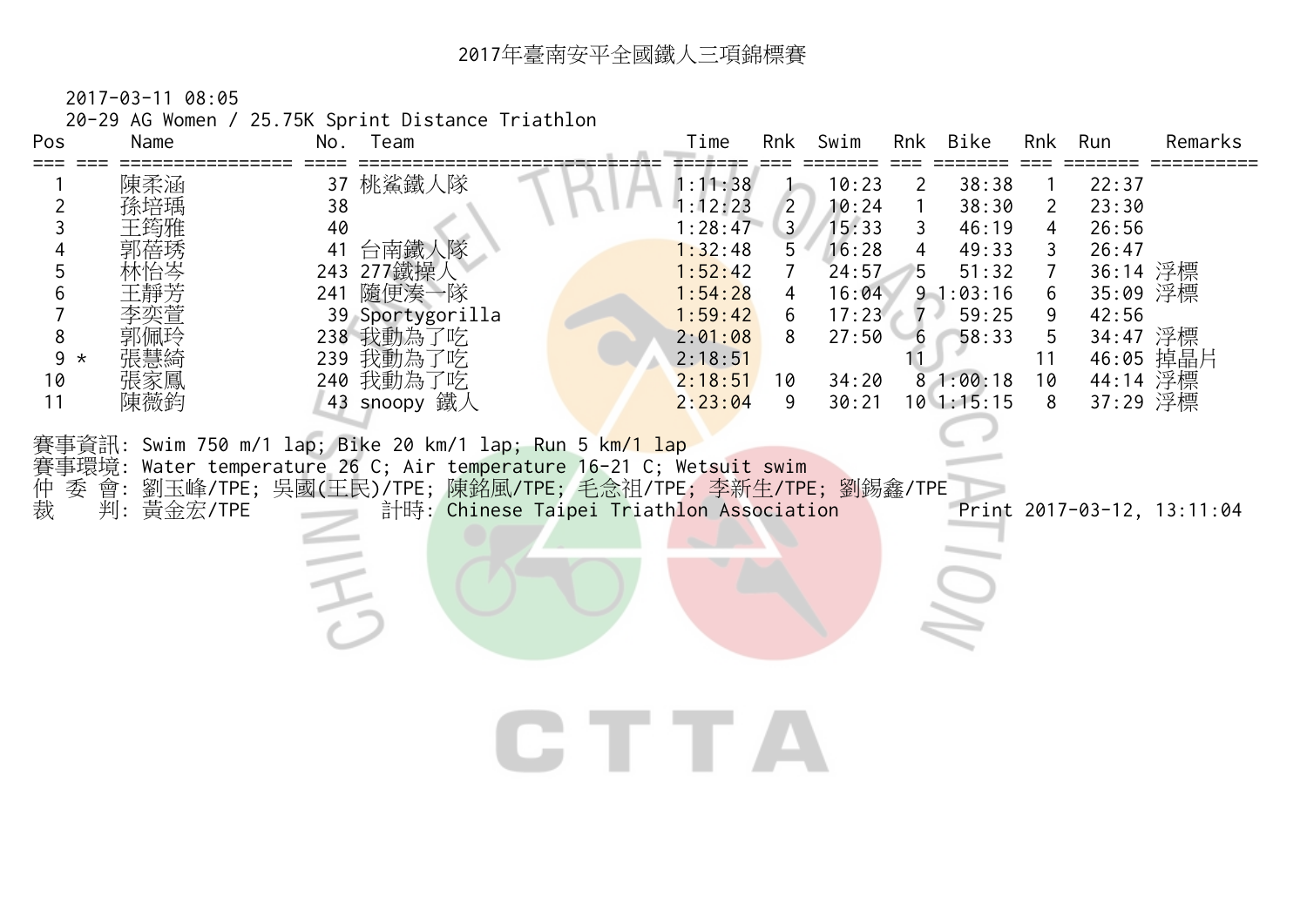16-19 AG Women / 25.75K Sprint Distance Triathlon

| Pos | Name              | No.             | Team               | Time    | Rnk            | Swim  | Rnk | Bike  | Rnk | Run   | Remarks    |
|-----|-------------------|-----------------|--------------------|---------|----------------|-------|-----|-------|-----|-------|------------|
|     | 張婷婷               | 16 <sup>°</sup> | 維格鐵人隊              | 1:04:01 |                | 8:59  |     | 33:08 | 5   | 21:56 |            |
|     | 張綺文               |                 | 17 277高雄市鐵人三項訓練中心  | 1:06:07 |                | 8:55  | 2   | 36:40 |     | 20:33 |            |
|     | 王千由               |                 | 20 277鐵操人          | 1:07:53 | 5 <sub>1</sub> | 9:49  | 3   | 36:40 | 3   | 21:25 |            |
|     | 林朝麗<br><b>WAN</b> |                 | 126 277高雄市鐵人三項訓練中心 | 1:08:57 | 3              | 9:14  | 4   | 37:26 | 6   |       | 22:18 帶錯晶片 |
|     | 黃<br>瑜            | 18              | 台灣大腳丫長跑協會          | 1:09:59 | 8              | 10:26 | 8   | 38:23 | 2   | 21:12 |            |
|     | 江珮綺               |                 | 25 桃園市代表隊          | 1:10:33 | 6              | 10:08 | 10  | 38:34 | 4   | 21:51 |            |
|     | 陳恩惠               |                 | 28 277鐵操人          | 1:12:02 | 9              | 10:31 | 7   | 37:56 | 7   | 23:36 |            |
| 8   | 李汶芯               |                 | 22 277高雄市鐵人三項訓練中心  | 1:15:15 | 10             | 10:44 | 5   | 37:36 | 10  | 26:56 |            |
|     | 林耕玫               |                 | 23 銳騎佰客鐵人隊         | 1:15:53 | 12             | 12:06 |     | 39:37 | 8   | 24:12 |            |
| 10  | 黃(糸秀)晴            | 29              | 277鐵操人             | 1:16:10 | 4              | 9:39  | 6.  | 37:38 | 12  | 28:55 |            |
| 11  | 趙家玉               | 27              | 277鐵操人             | 1:17:00 | 13             | 13:40 | 9   | 38:28 | 9   | 24:53 |            |
| 12  | 潘小元               |                 | 31 桃鯊鐵人隊           | 1:21:08 |                | 10:12 | 12  | 40:34 | 13  | 30:24 |            |
| 13  | 許嘉恩               |                 | 30 桃鯊鐵人隊           | 1:22:46 | 11             | 11:10 | 13  | 43:30 | 11  | 28:07 |            |
| 14  | 張琇安               |                 | 24 東風鐵人            | 1:30:25 | 14             | 13:42 | 14  | 45:10 | 14  | 31:34 |            |
| 15  | 楊雅涵               | 32              |                    | 1:55:52 | 15             | 24:21 | 15  | 59:19 | 15  | 32:13 |            |

賽事環境: Water temperature 26 C; Air temperature 16-21 C; Wetsuit swim 仲 委 會: 劉玉峰/TPE; 吳國(王民)/TPE; 陳銘風/TPE; 毛念祖/TPE; 李新生/TPE; 劉錫鑫/TPE

裁 判: 黃金宏/TPE 計時: Chinese Taipei Triathlon Association Print 2017-03-12, 13:11:04

## **CTTA**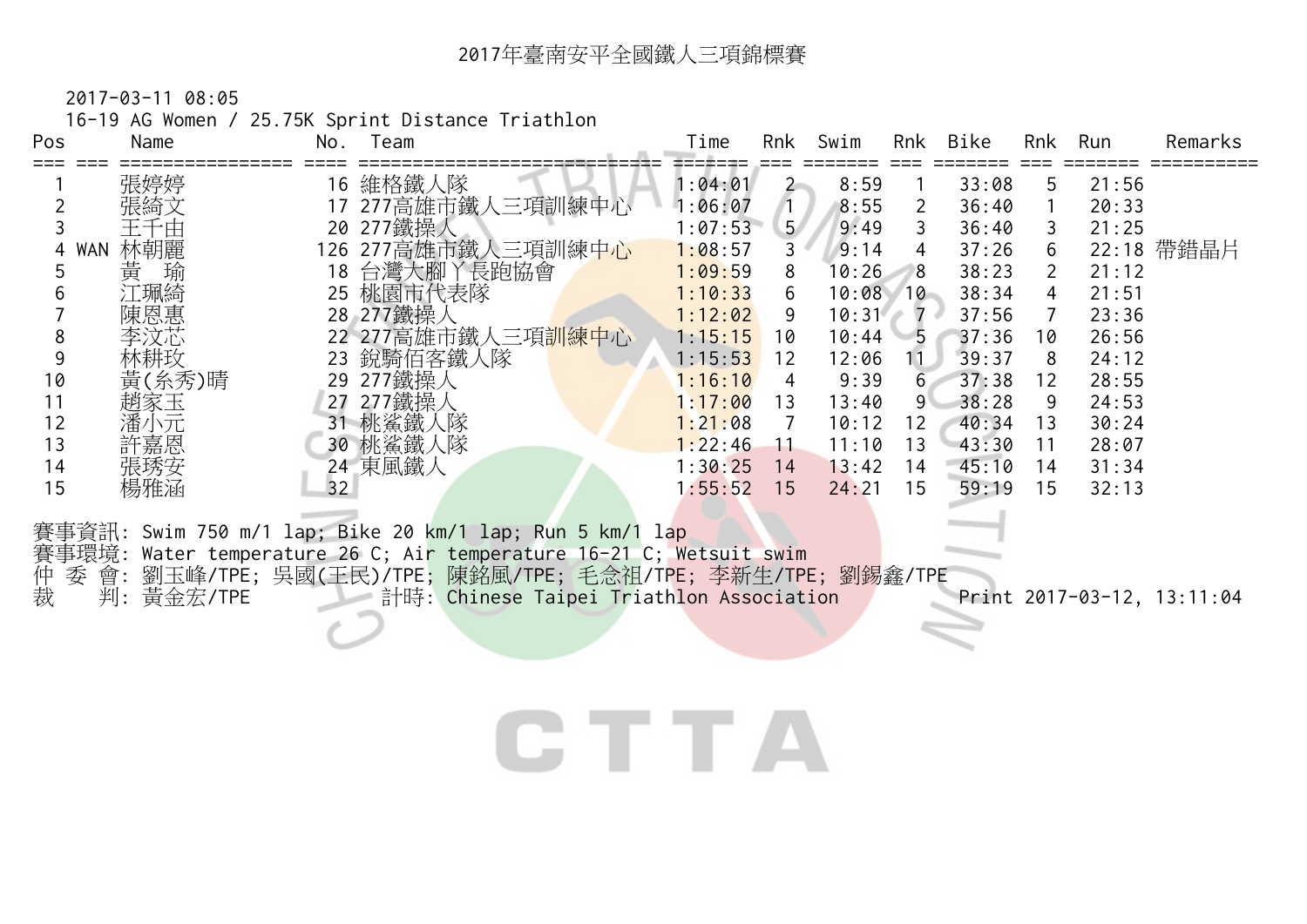13-15 AG Women / 25.75K Sprint Distance Triathlon

| Pos | Name   | No. | Team                                                                | Time    | Rnk            | Swim  | Rnk            | Bike  | Rnk | Run      | Remarks |
|-----|--------|-----|---------------------------------------------------------------------|---------|----------------|-------|----------------|-------|-----|----------|---------|
|     | 潘昱婷    |     | 5 zoot                                                              | 1:08:25 | 3              | 10:13 |                | 36:31 |     | 21:42    |         |
|     | 劉嘉玉    |     | 臺東縣隊-教練徐嘉男                                                          | 1:13:02 |                | 9:15  | 3              | 39:59 | 3   | 23:49    |         |
|     | 謝巧薰    |     | 桃鯊鐵人隊                                                               | 1:13:53 | 6 <sup>1</sup> | 11:18 | $\overline{2}$ | 38:52 | 2   | 23:44    |         |
|     | 陳均妤    |     | 超冠小鐵人                                                               | 1:16:28 | 8              | 11:21 | 4              | 41:18 | 4   | 23:50    |         |
|     | 陳姵瑀    |     | 2 銳騎佰客鐵人隊                                                           | 1:17:46 |                | 9:09  | 5.             | 41:39 | 8   | 26:59    |         |
|     | 賴珮琳    |     | 10 東風鐵人                                                             | 1:20:17 |                | 11:19 | $8-$           | 43:50 | 5   | 25:09    |         |
|     | 陳均婕    |     | 12 超冠小鐵人                                                            | 1:21:02 | 10             | 11:45 | 9              | 44:01 | 7   | 25:17    |         |
|     | 邱子倩    |     | 9 桃鯊鐵人隊                                                             | 1:22:24 | 9              | 11:26 | - 6            | 42:45 | 10  | 28:13    |         |
|     | 陳鈺零    |     | 高雄市三民區陽明國 <mark>中</mark>                                            | 1:22:36 | 4              | 10:52 |                | 44:45 | 9   | 27:00    |         |
| 10  | 葉畇彤    |     | 銳騎佰客鐵人隊                                                             | 1:24:17 | 11             | 12:21 |                | 43:25 | 11  | 28:32    |         |
| 11  | 陳胤柔    | 237 |                                                                     | 1:24:33 | 14             | 14:39 | 10             | 44:40 | 6   | 25:15 浮標 |         |
| 12  | 饒芷菱    | 236 |                                                                     | 1:28:22 | 12             | 12:41 | 12             | 46:01 | 12  | 29:41 浮標 |         |
|     | 陳姮靜    | 6   |                                                                     |         | 5              | 11:18 |                |       |     |          |         |
|     | 鄭(人予)芮 |     |                                                                     |         | 13             | 14:07 |                |       |     |          |         |
|     |        |     |                                                                     |         |                |       |                |       |     |          |         |
|     |        |     | 賽事資訊: Swim 750 m/1 lap; Bike 20 km/1 lap; Run 5 km/1 lap            |         |                |       |                |       |     |          |         |
|     |        |     | 賽事環境: Water temperature 26 C; Air temperature 16-21 C; Wetsuit swim |         |                |       |                |       |     |          |         |
|     |        |     | 仲 委 會: 劉玉峰/TPE; 吳國(王民)/TPE; 陳銘風/TPE; 毛念祖/TPE; 李新生/TPE; 劉錫鑫/TPE      |         |                |       |                |       |     |          |         |

**CTTA** 

裁 判: 黃金宏/TPE 計時: Chinese Taipei Triathlon Association Print 2017-03-12, 13:11:04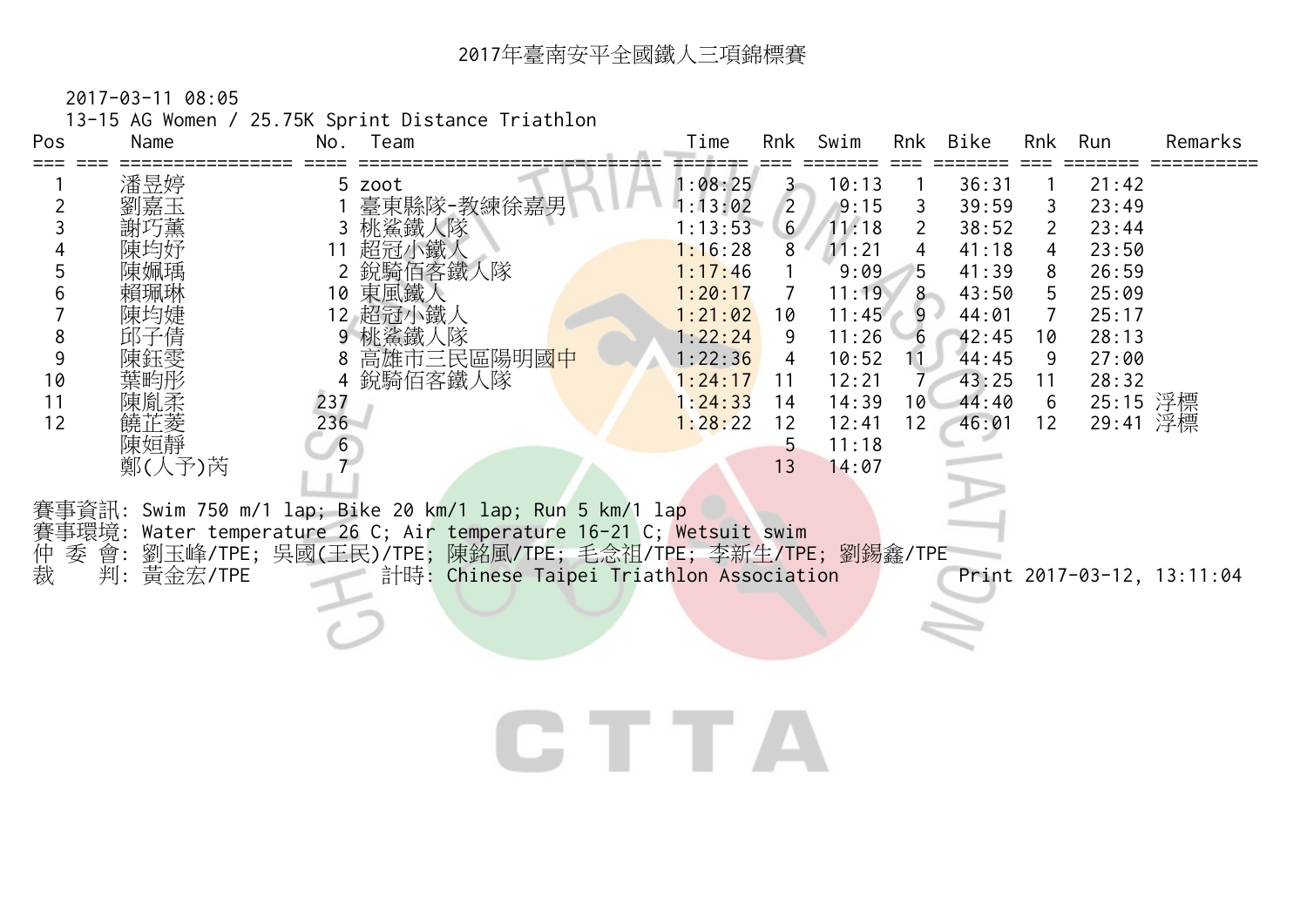40+ AG Men / 25.75K Sprint Distance Triathlon

| Pos | Name             | No.     | Team            | Time    | Rnk             | Swim  | Rnk            | <b>Bike</b> | Rnk            | Run      | Remarks       |
|-----|------------------|---------|-----------------|---------|-----------------|-------|----------------|-------------|----------------|----------|---------------|
| === | 邱仲簾              | 196     | 台南鐵人隊           | 1:10:54 | $2 -$           | 12:00 | $\overline{2}$ | 37:04       | 3              | 21:51    |               |
| 2   | 陳仁和              | 231     |                 | 1:13:21 | $6\phantom{.}6$ | 13:27 | 4              | 38:51       | $\overline{2}$ | 21:04    |               |
| 3   | Neil Barrett     |         | 198 277鐵操人      | 1:14:38 | 5 <sub>1</sub>  | 13:23 | 5              | 39:21       | 4              | 21:55    |               |
|     | 黃仕柱              | 213     |                 | 1:15:38 | 1               | 10:08 | $\overline{7}$ | 40:46       | 9              | 24:44    |               |
| 5   | 蔡文彭              | 214     |                 | 1:15:49 | 4               | 12:56 | $\overline{3}$ | 38:45       | 6              | 24:09    |               |
| 6   | 葉建宏              | 226     | 隨便湊一隊           | 1:16:43 | 23              | 16:27 |                | 36:55       | 5              | 23:22    |               |
|     | 三茂               |         | 230 望隼科技股份有限公司  | 1:19:23 | 30              | 20:07 | $6 -$<br>o     | 39:56       |                | 19:21    |               |
| 8   | 張菁峰              | 222     |                 | 1:20:46 | 9               | 14:25 | $\mathcal{A}$  | 42:03       | $\overline{7}$ | 24:18    |               |
| 9   | 黎鑑輝              | 223     | 遠東新世紀風火輪社       | 1:21:01 | 7               | 13:31 | 8              | 41:02       | 12             | 26:29    |               |
| 10  | 鄭育騏              | 211     | 遠東新世紀風火輪社       | 1:23:41 | 8               | 14:16 | 13             | 44:44       | 8              | 24:42    |               |
| 11  | 曾秉文              |         | 228 277鐵操人      | 1:24:14 | 16              | 15:11 | 12             | 42:14       | 13             | 26:50    |               |
| 12  | 賴德松              | 205     |                 | 1:25:43 | 15              | 15:10 | 9              | 41:21       | 15             | 29:13    |               |
| 13  | 張集忠              |         | 227 隨便湊一隊       | 1:29:04 | 14              | 14:58 | 10             | 42:02       | 23             | 32:04    |               |
| 14  | 余福訓              | 209     |                 | 1:31:27 | 3               | 12:49 | 22             | 52:19       | 11             | 26:20    |               |
| 15  | 蘇鴻斌              |         | 221 棒棒糖         | 1:31:38 | 13              | 14:51 | 18             | 49:30       | 14             | 27:18    |               |
| 16  |                  |         | 212 台南RTT騎大大鐵三角 | 1:32:15 | 10              | 14:35 | 15             | 46:02       | 21             | 31:39    |               |
| 17  | <b>張彭智繼仁</b>     |         | 201 遠東新世紀風火輪社   | 1:33:51 | 19              | 15:39 | 14             | 45:42       | 26             | 32:31    |               |
| 18  |                  |         | 217 銳騎佰客鐵人隊     | 1:34:07 | 22              | 16:05 | 16             | 47:31       | 19             | 30:32    |               |
| 19  | Masayuki Hashimo | $210 -$ |                 | 1:35:56 | 12              | 14:42 | 17             | 49:10       | 24             |          | 32:05 (JAPAN) |
| 20  | 胡湘麒              |         | 202 望隼科技股份有限公司  | 1:37:21 | 11              | 14:36 | 19             | 50:20       | 25             | 32:25    |               |
| 21  | 林世欽              | 229     | 南風鐵騎            | 1:40:07 | 28              | 18:38 | 21             | 52:16       | 16             | 29:15    |               |
| 22  | 陸慶煌              |         | 206 輕鬆玩賽        | 1:42:12 | 25              | 17:43 | 24             | 54:42       | 18             | 29:48    |               |
| 23  | 劉<br>平           | 273     |                 | 1:42:45 | 20              | 15:58 | 30             | 57:27       | 17             | 29:21 浮標 |               |
| 24  | 廖俊豪              | 225     |                 | 1:42:51 | 27              | 18:19 | 20             | 51:04       | 27             | 33:29    |               |
| 25  | 張伯榮              | 218     | 望隼科技股份有限公司      | 1:45:55 | 32              | 21:00 | 23             | 52:53       | 22             | 32:03    |               |
| 26  | 謝佳文              | 224     | 樂活角落            | 1:45:56 | 24              | 16:49 | 25             | 54:42       | 30             | 34:26    |               |
| 27  | 凌發台              | 199     | 隨便湊一隊           | 1:46:51 | 21              | 16:02 | 28             | 56:30       | 29             | 34:19    |               |
| 28  | 葉俊毅              | 220     |                 | 1:48:10 | 18              | 15:35 | 26             | 55:05       | 32             | 37:31    |               |
| 29  | 何聖佑              | 204     | 台南鐵人隊           | 1:50:21 | 29              | 19:36 | 29             | 56:48       | 28             | 33:58    |               |
| 30  | 吳達雄              | 207     |                 | 1:55:55 | 17              | 15:28 | 31             | 59:08       | 35             | 41:20    |               |
| 31  | 蔡信東              |         | 270 屏東歐吉桑       | 2:00:23 | 34              | 24:32 |                | 32 1:00:44  | 31             | 35:08 浮標 |               |
| 32  | 劉耿銘              | 271     |                 | 2:00:57 | 35              | 25:49 | 27             | 56:15       | 34             | 38:54 浮標 |               |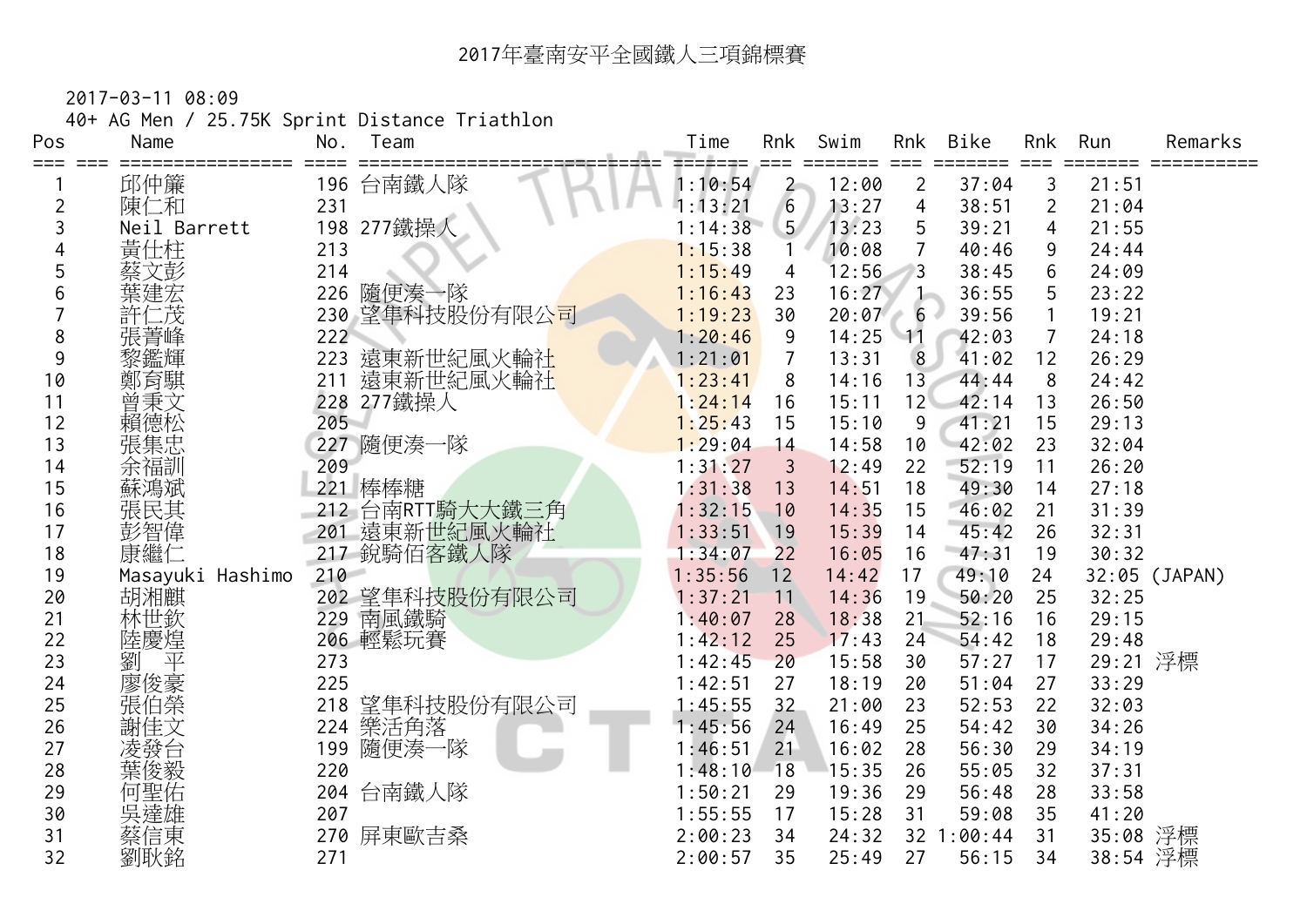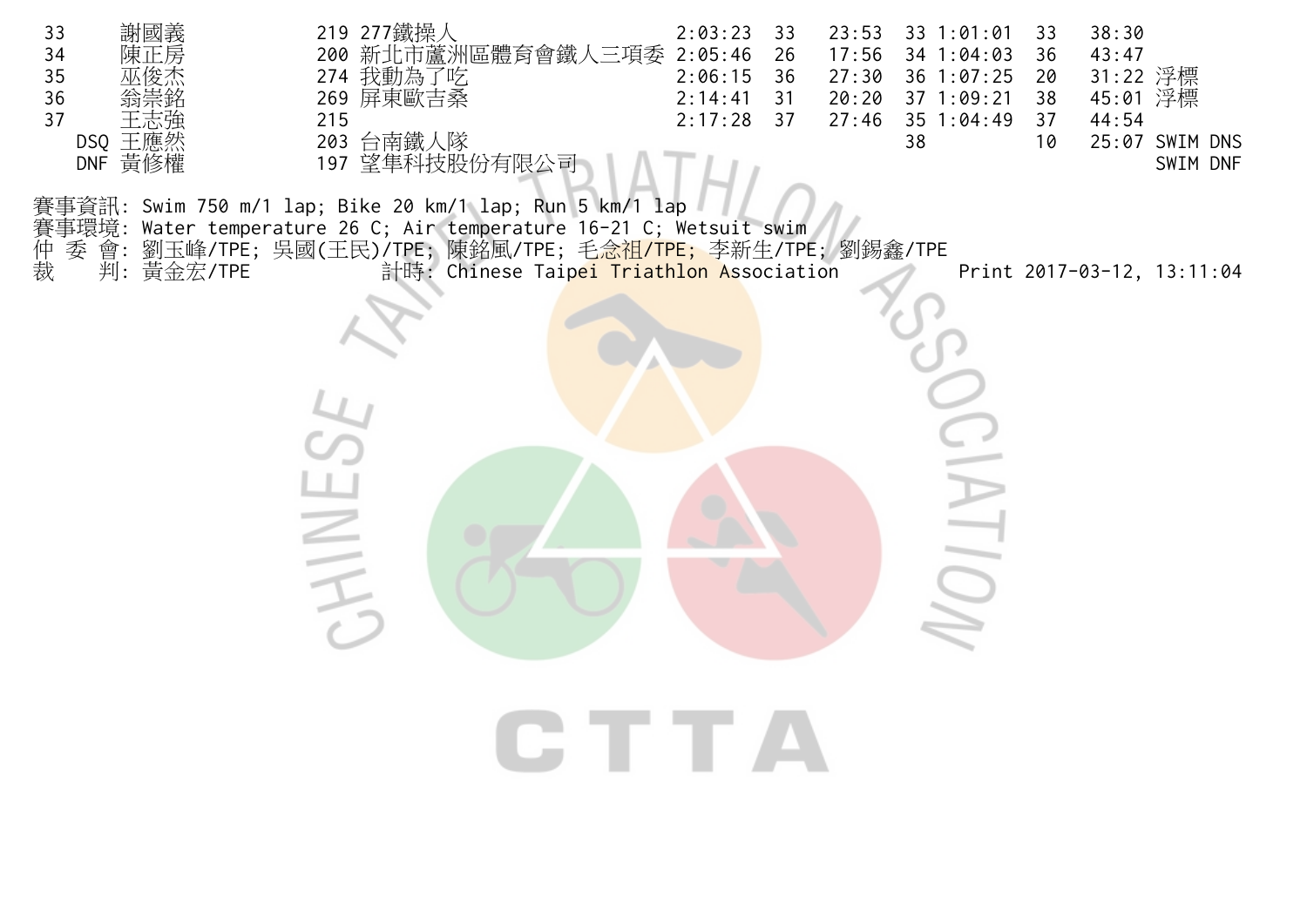30-39 AG Men / 25.75K Sprint Distance Triathlon

| Pos | Name | No.<br>Team       |            | Time    | Rnk            | Swim  | Rnk             | Bike       | Rnk            | Run      | Remarks |
|-----|------|-------------------|------------|---------|----------------|-------|-----------------|------------|----------------|----------|---------|
| === | 楊毅立  | 162 BLUE動力車隊      |            | 1:09:29 | $5 -$          | 12:10 |                 | 35:41      | 4              | 21:39    |         |
| 2   | 張文山  | 179 277鐵操人        |            | 1:10:06 | $\overline{2}$ | 8:38  | 6               | 39:17      | 6              | 22:12    |         |
| 3   | 田育慈  | 174 BLUE動力車隊      |            | 1:10:23 | $\mathcal{I}$  | 12:43 | $\overline{2}$  | 36:38      | $\overline{2}$ | 21:02    |         |
|     | 何華倫  | 175 277鐵操人        |            | 1:11:17 | 8              | 12:54 | 3               | 36:41      | 5              | 21:44    |         |
| 5   | 簡全吾  | 156 277鐵操人        |            | 1:12:04 |                | 8:05  | 8               | 39:37      | 7              | 24:24    |         |
| 6   | 鄒達逸  | 184               |            | 1:13:05 | 9              | 13:27 | 5               | 39:04      |                | 20:34    |         |
|     | 張恆鳴  | 182               | 遠東新世紀風火輪社  | 1:14:06 | 6              | 12:38 | $\overline{9}$  | 39:51      | 3              | 21:38    |         |
| 8   | 蔡正億  | 161 埔里鐵人隊         |            | 1:17:00 | 3              | 10:17 | 10              | 41:07      | 9              | 25:37    |         |
| 9   | 林銘群  | 176               | 高雄市三民區陽明國中 | 1:19:33 | 4              | 11:09 | $\overline{4}$  | 37:51      | 18             | 30:34    |         |
| 10  |      | 180 S.CGA鐵人隊      |            | 1:22:57 | 10             | 14:41 | $\mathcal{I}$   | 39:34      | 14             | 28:43    |         |
| 11  | 謝智宇  | 177 Sportygorilla |            | 1:24:55 | 11             | 14:43 | 15 <sup>1</sup> | 45:10      | 8              | 25:04    |         |
| 12  | 王思評  | 190 277鐵操人        |            | 1:27:03 | 12             | 14:46 | 12              | 42:37      | 17             | 29:41    |         |
| 13  | 吳岱岳  | 158 台南鐵人隊         |            | 1:28:12 | 16             | 15:37 | 16              | 45:52      | 11             | 26:44    |         |
| 14  | 黃興貴  | 157 277鐵操人        |            | 1:28:27 | 13             | 15:03 | 19              | 47:41      | 10             | 25:45    |         |
| 15  | 溫復敏  | 160 277鐵操人        |            | 1:30:26 | 15             | 15:12 | 18              | 46:14      | 16             | 29:01    |         |
| 16  | 劉創文  | 167               |            | 1:31:17 | 18             | 17:39 | 17              | 46:01      | 13             | 27:38    |         |
| 17  | 蔡喬琳  | 159 277鐵操人        |            | 1:34:05 | 23             | 18:53 | 11              | 42:08      | 23             | 33:04    |         |
| 18  | 邱砢皞  | 163 就是愛漫跑         |            | 1:34:32 | 19             | 17:40 | 13              | 43:02      | 26             | 33:50    |         |
| 19  | 蘇哲文  | 166 U系列           |            | 1:34:58 | 14             | 15:10 | 20              | 48:03      | 20             | 31:45    |         |
| 20  | 楊承軒  | 187 迷彩轉不停         |            | 1:35:06 | 28             | 24:40 | 14              | 43:28      | 12             | 26:59    |         |
| 21  | 郭柏豪  | 189 銳騎佰客鐵人隊       |            | 1:38:54 | 26             | 21:08 | 22              | 49:01      | 15             | 28:46    |         |
| 22  | 蘇儀桓  | 185 U系列           |            | 1:41:16 | 20             | 18:11 | 24              | 49:53      | 24             | 33:13    |         |
| 23  | 張效綜  | 173 277鐵操人        |            | 1:44:14 | 24             | 19:56 | 25              | 50:37      | 25             | 33:42    |         |
| 24  | 詹逸帆  | 178 納鐵人           |            | 1:45:02 | 17             | 17:37 | 23              | 49:42      | 28             | 37:44    |         |
| 25  | 蔡俊傑  | 164               |            | 1:46:21 | 22             | 18:50 | 28              | 56:11      | 19             | 31:21    |         |
| 26  | 陳侯屹  | 168               |            | 1:54:04 | 21             | 18:17 | 27              | 54:38      | 30             | 41:10    |         |
| 27  | 葉珂甫  | 266 277鐵操人        |            | 1:55:14 | 31             | 25:29 | 21              | 48:39      | 29             | 41:07 浮標 |         |
| 28  | 卲俊寬  | 264               |            | 1:55:18 | 32             | 32:01 | 26              | 51:01      | 22             | 32:17 浮標 |         |
| 29  | 雷士賢  | 台南鐵人隊<br>188      |            | 2:01:35 | 30             | 25:13 | 30              | 1:04:12    | 21             | 32:10    |         |
| 30  | 陳俊誠  | 186               |            | 2:09:47 | 27             | 23:20 | 29              | 59:24      | 32             | 47:04    |         |
| 31  | 周文彥  | 171               |            | 2:10:05 | 25             | 20:33 |                 | 32 1:14:08 | 27             | 35:25    |         |
| 32  | 陳英傑  | 267 dada          |            | 2:14:01 | 29             | 24:44 |                 | 31 1:07:55 | 31             | 41:23 浮標 |         |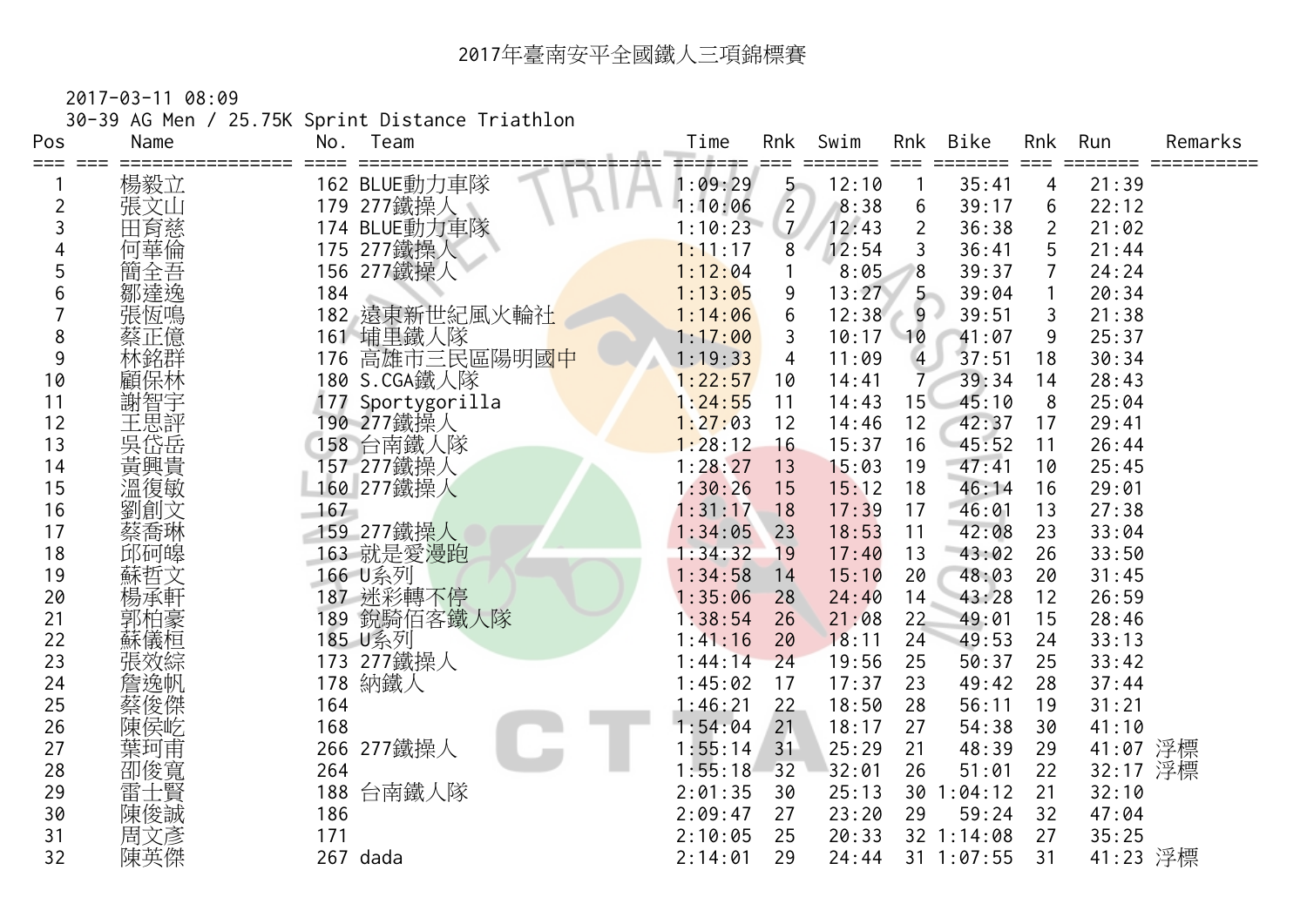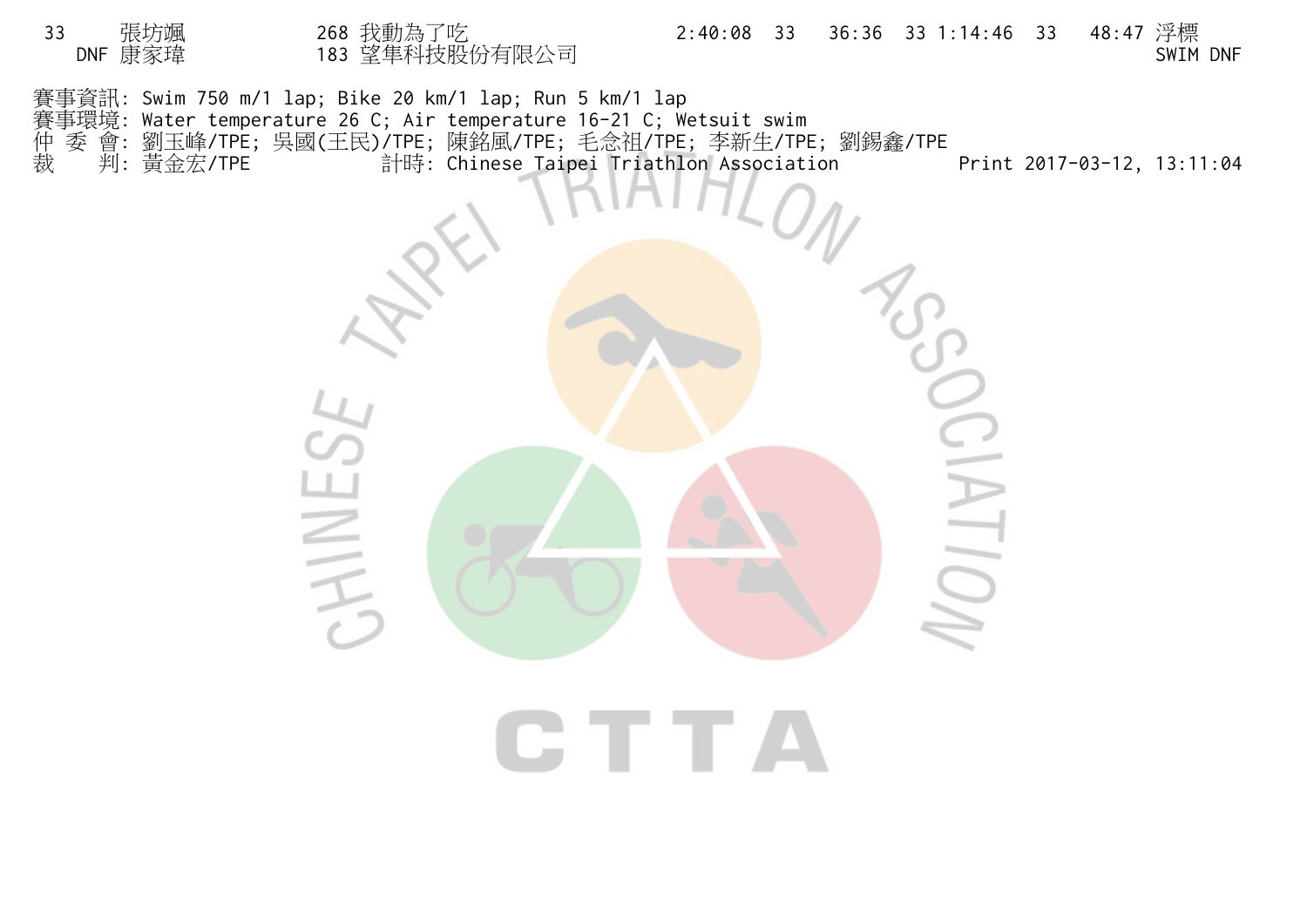20-29 AG Men / 25.75K Sprint Distance Triathlon

| Pos            | Name              | No.        | Team              | Time               | Rnk            | Swim           | Rnk                 | Bike                | Rnk            | Run                  | Remarks    |
|----------------|-------------------|------------|-------------------|--------------------|----------------|----------------|---------------------|---------------------|----------------|----------------------|------------|
|                | Yuan Keng Hsu     | 146        |                   | =======<br>1:08:37 | $4 -$          | 13:22          | $==$                | 34:07               | 2              | 21:09                |            |
| $\overline{2}$ | 李汶陽<br>WAN        |            | 26 277高雄市鐵人三項訓練中心 | 1:12:02            | $\sqrt{1}$     | 11:26          | $\overline{2}$      | 36:07               | 6              |                      | 24:30 帶錯晶片 |
| 3              | 趙子賢               | 151        | 藍鯨三鐵訓練中心          | 1:12:56            | 3 <sup>7</sup> | 13:18          | $\overline{4}$      | 37:28               | 3              | 22:11                |            |
| 4              | 陳銘宗               | 148        |                   | 1:13:06            | 9              | 15:40          | 3                   | 36:42               |                | 20:45                |            |
| 5              | 黃柏軒               |            | 138 BLUE動力車隊      | 1:16:48            | 5              | 14:17          | 5                   | 39:36               | 4              | 22:56                |            |
| 6              |                   | 144        | 277鐵操人            | 1:18:33            | 6              | 14:30          | 6                   | 39:53               | 5              | 24:11                |            |
|                | 林祈均               | 153        | 刑事鐵人隊             | 1:26:32            | 8              | 15:16          | $\overline{7}$<br>o | 43:19               | 11             | 27:58                |            |
| 8              | 林智偉               | 142        |                   | 1:33:35            | 11             | 17:17          | 12                  | 49:26               | 9              | 26:53                |            |
| 9              | 施華偉               | 130        |                   | 1:36:19            | $\overline{7}$ | 15:04          | 10                  | 49:18               | 20             | 31:58                |            |
| 10             | 吳志清               | 253        |                   | 1:37:56            | 18             | 19:25          | 9                   | 46:50               | 19             | 31:42 浮標             |            |
| 11             | 張明賢               |            | 129 台南鐵人隊         | 1:39:19            | 31             | 29:41          | 8                   | 44:26               | $\overline{7}$ | 25:12                |            |
| 12             | 吳承翰               |            | 256 dada          | 1:39:33            | 17             | 18:31          | 14                  | 50:51               | 15             | 30:12 浮標             |            |
| 13             | 薛育祺               | 254        |                   | 1:40:04            | 22             | 20:35          | 15                  | 52:42               | 8              | 26:48 浮標             |            |
| 14             | 高毅霖               |            | 131 Sportygorilla | 1:40:36            | 14             | 18:04          | 18                  | 54:58               | 10             | 27:35                |            |
| 15             | 詹家浩               |            | 134 納鐵人           | 1:41:07            | 10             | 16:27          | 11                  | 49:22               | 25             | 35:19                |            |
| 16             | :嘉偉               | 259        |                   | 1:41:08            | 25             | 21:33          | 13                  | 50:04               | 12             | 29:32 浮標             |            |
| 17             | 李宗叡               | 141        |                   | 1:41:22            | $\overline{2}$ | 12:47          | 21                  | 58:25               | 16             | 30:12                |            |
| 18             | 陳彥呈               |            | 128 Sportygorilla | 1:45:55            | 23             | 20:45          | 16                  | 53:10               | 21             | 32:00                |            |
| 19             | <b>蕭宏仰</b><br>邱智群 | 258        |                   | 1:51:21            | 21             | 20:04          | 22                  | 58:50               | 22             | 32:27 浮標             |            |
| 20             |                   |            | 257 迷彩轉不停         | 1:51:48            | 30             | 26:11          | 19                  | 55:42               | 13             | 29:55 浮標             |            |
| 21             | 鍾宏凱               |            | 140 銳騎佰客鐵人隊       | 1:53:19            | 16             | 18:30          |                     | 24 1:00:40          | 24             | 34:10                |            |
| 22             | 嚴崇益               |            | 136 樂活角落          | 1:53:59            | 20             | 19:58          |                     | 26 1:04:02          | 14             | 30:00                |            |
| 23             | 林冠廷               |            | 261 dada          | 1:55:19            | 26             | 22:50          |                     | 25 1:01:20          | 17             | 31:11 浮標             |            |
| 24             | (毅詳<br>章周         | 150        |                   | 1:56:11            | 15             | 18:21          |                     | 29 1:05:14          | 23             | 32:37                |            |
| 25             |                   | 262        |                   | 1:56:47            | 28             | 25:07          |                     | 23 1:00:20          | 18             | 31:22 浮標             |            |
| 26<br>27       | 高振凱               |            | 255 dada          | 1:56:54            | 27<br>13       | 24:00<br>17:57 | 20                  | 56:38<br>27 1:04:10 | 26<br>27       | 36:17 浮標<br>36:39    |            |
| 28             | 謝承(人豪)            | 135<br>133 | 銳騎佰客鐵人隊           | 1:58:44<br>1:59:18 | 12             | 17:32          |                     | 28 1:05:04          | 28             | 36:43                |            |
|                | 黃思誠               | 149        |                   | 2:09:12            | 24             |                |                     | $31 \t1:07:17$      |                |                      |            |
| 29<br>30       | 廖彥鈞               | 137        | 277鐵操人            | 2:11:33            | 29             | 21:20<br>26:04 |                     | 30 1:06:58          | 32<br>31       | 40:36                |            |
| 31             | 高志翰<br>胡舜理        |            | 260 dada          | 2:13:59            | 33             | 37:44          | 17                  | 54:55               | 33             | 38:32 浮標<br>41:21 浮標 |            |
| 32             |                   | 143        |                   | 2:23:01            | 19             | 19:45          |                     | 33 1:25:50          | 30             | 37:27 浮標             |            |
|                | 王楚嶠               |            |                   |                    |                |                |                     |                     |                |                      |            |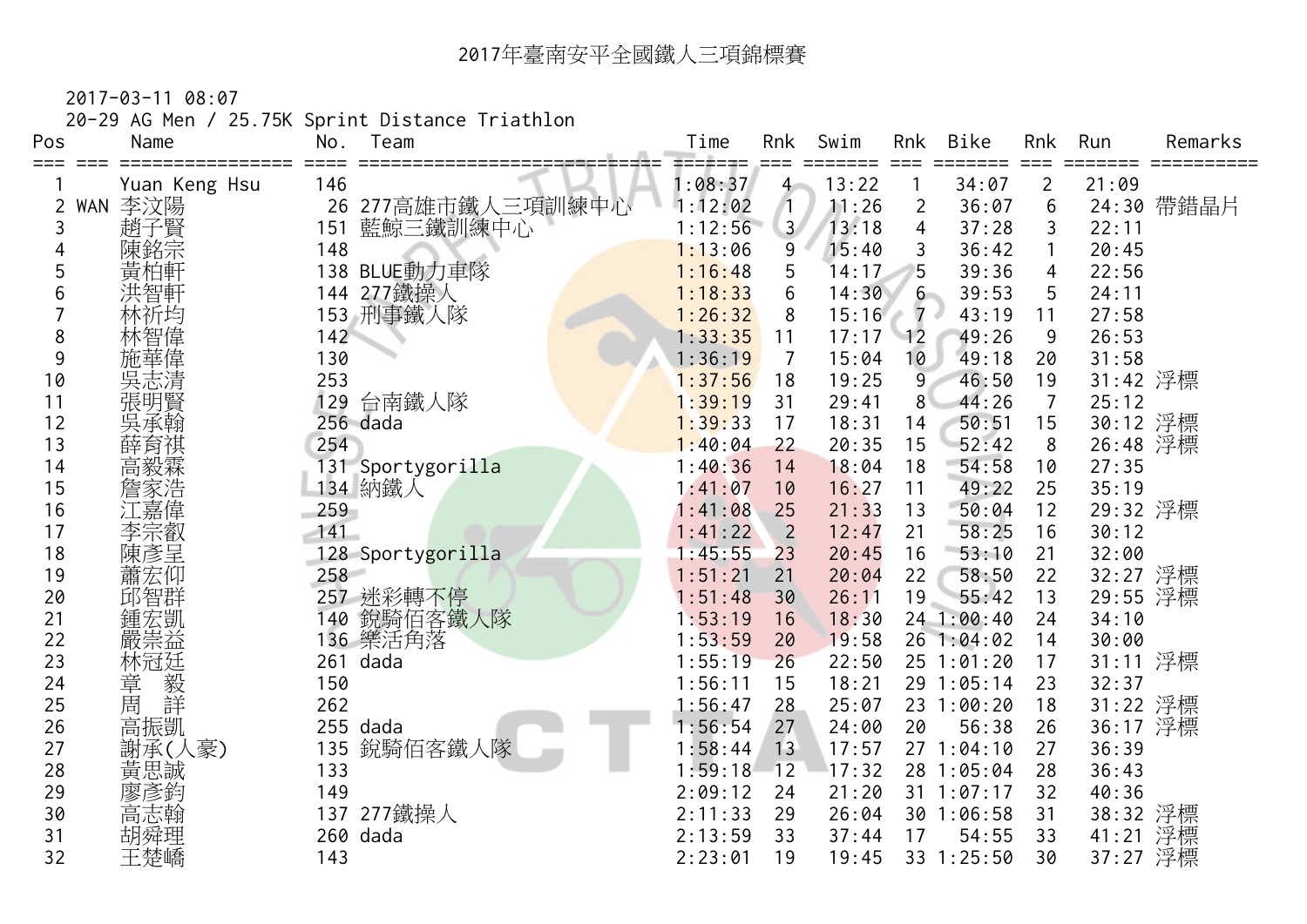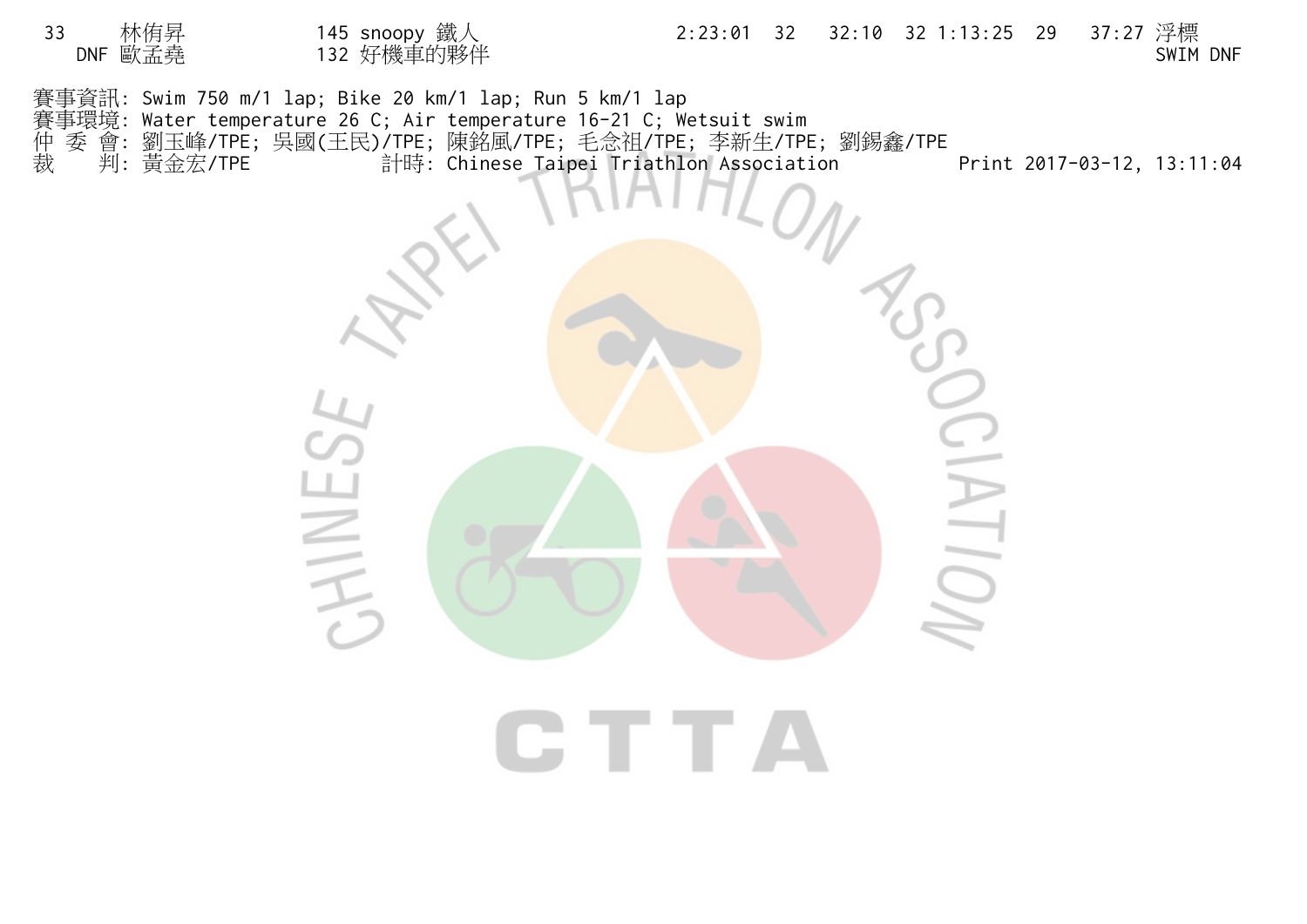16-19 AG Men / 25.75K Sprint Distance Triathlon

| Pos     | Name   | No.    | Team                  | Time    | Rnk            | Swim  | Rnk             | <b>Bike</b> | Rnk            | Run   | Remarks |
|---------|--------|--------|-----------------------|---------|----------------|-------|-----------------|-------------|----------------|-------|---------|
| === === |        |        |                       | ======= |                |       |                 | =====       |                |       |         |
|         | 林威志    |        | 92 277高雄市鐵人三項訓練中心     | 58:45   | $\overline{2}$ | 8:02  | 3               | 33:51       |                | 16:54 |         |
| 2       | 潘子易    |        | 93 zoot               | 59:36   |                | 7:27  | $\overline{2}$  | 33:50       | $\overline{2}$ | 18:20 |         |
| 3       |        | 91     | 維格鐵人隊                 | 1:01:03 | 3 <sup>7</sup> | 8:19  |                 | 33:33       | 4              | 19:12 |         |
|         | 翁立颺    | 103    | 臺東縣隊-教練徐嘉男            | 1:03:19 | 7              | 9:07  | 4               | 34:28       | 8              | 19:46 |         |
| 5       | 陳世銘    |        | 96 Cocoon Taiwan Team | 1:04:10 | 20             | 10:09 | 5               | 34:30       | 6              | 19:32 |         |
| 6       | 張宇辰    | 102    | 桃園市代表隊                | 1:04:17 | 9              |       | $9:11 \quad 11$ | 35:46       | 5              | 19:22 |         |
|         | 江家瑋    | 108    | 桃園市代表隊                | 1:04:33 | 6              | 8:51  | $-13$           | 35:58       | $\overline{7}$ | 19:45 |         |
| 8       | 邱苡綸    |        | 94 桃園市代表隊             | 1:04:56 | 16             | 9:33  | $-9$            | 35:16       | 9              | 20:09 |         |
| 9       | 方尊賢    | 63     | 銳騎佰客鐵人隊               | 1:06:06 | 23             | 10:25 | 6               | 34:35       | 10             | 21:07 |         |
| 10      | 掁勝諺    | 101    | 東風鐵人                  | 1:06:08 | 22             | 10:23 | 14              | 36:55       | 3              | 18:52 |         |
| 11      | 林彥至    | 118    |                       | 1:06:38 | 10             | 9:15  | 12 <sup>7</sup> | 35:54       | 12             | 21:30 |         |
| 12      | 李典陽    |        | 112 銳騎佰客鐵人隊           | 1:06:57 | 15             | 9:32  | 8               | 35:08       | 14             | 22:18 |         |
| 13      |        | 111    |                       | 1:07:41 | 5              | 8:21  | $\overline{7}$  | 34:39       | 21             | 24:42 |         |
| 14      |        | 123    |                       | 1:08:36 | 8              | 9:10  | 10              | 35:33       | 19             | 23:55 |         |
| 15      |        |        | 120 277鐵操人            | 1:09:22 | 14             | 9:28  | 19              | 38:27       | 11             | 21:28 |         |
| 16      | 王維安    |        | 119 銳騎佰客鐵人隊           | 1:10:51 | 25             | 10:28 | 15              | 37:12       | 17             | 23:11 |         |
| 17      | 賴侑辰    | 104    |                       | 1:11:52 | 13             | 9:28  | 21              | 38:38       | 18             | 23:48 |         |
| 18      | 廖大翔    | $95 -$ |                       | 1:12:03 | 27             | 10:48 | 17              | 38:07       | 16             | 23:10 |         |
| 19      | 陸世寬    | 99     |                       | 1:12:04 | 24             | 10:27 | 16              | 37:42       | 20             | 23:57 |         |
| 20      | 莊朝詠    |        | 114 松山家商              | 1:13:25 | 29             | 11:31 | 23              | 40:01       | 13             | 21:53 |         |
| 21      | 蔣廣皜    | 116    | 埔里鐵人隊                 | 1:15:01 | 21             | 10:16 | 24              | 40:05       | 22             | 24:42 |         |
| 22      | 何宜雋    | 113    | 新北市錦和高中               | 1:15:39 | $\overline{4}$ | 8:20  | 27              | 41:23       | 25             | 25:57 |         |
| 23      | 陳俊安    | 109    | 埔里鐵人隊                 | 1:16:10 | 28             | 10:48 | 22              | 39:38       | 24             | 25:45 |         |
| 24      | 林沅皜    | 105    | 埔里鐵人隊                 | 1:16:13 | 11             | 9:20  | 30              | 41:59       | 23             | 24:56 |         |
| 25      | 陳駒紘    |        | 110 277鐵操人            | 1:16:28 | 19             | 10:06 | 20              | 38:30       | 30             | 27:53 |         |
| 26      | 曾顯揚    |        | 122 277鐵操人            | 1:17:00 | 12             | 9:21  | 26              | 40:45       | 29             | 26:55 |         |
| 27      | 鄭(南犬)文 | 117    | 埔里鐵人隊                 | 1:17:01 | 26             | 10:30 | 25              | 40:30       | 27             | 26:02 |         |
| 28      | 彭致豪    | 107    |                       | 1:18:16 | 17             | 9:38  | 18              | 38:12       | 33             | 30:26 |         |
| 29      | 宸<br>朱 | 115    |                       | 1:19:02 | 18             | 9:54  | 32              | 46:26       | 15             | 22:42 |         |
| 30      | 吳育昇    |        | 100 277鐵操人            | 1:21:09 | 31             | 13:26 | 28              | 41:44       | 26             | 26:00 |         |
| 31      | 楊黠毓    | 97     | 東風鐵人                  | 1:23:09 | 30             | 12:58 | 31              | 42:05       | 31             | 28:08 |         |
| 32      | 周得軒    | 98     |                       | 1:33:07 | 32             | 15:29 | 33              | 46:30       | 34             | 31:09 |         |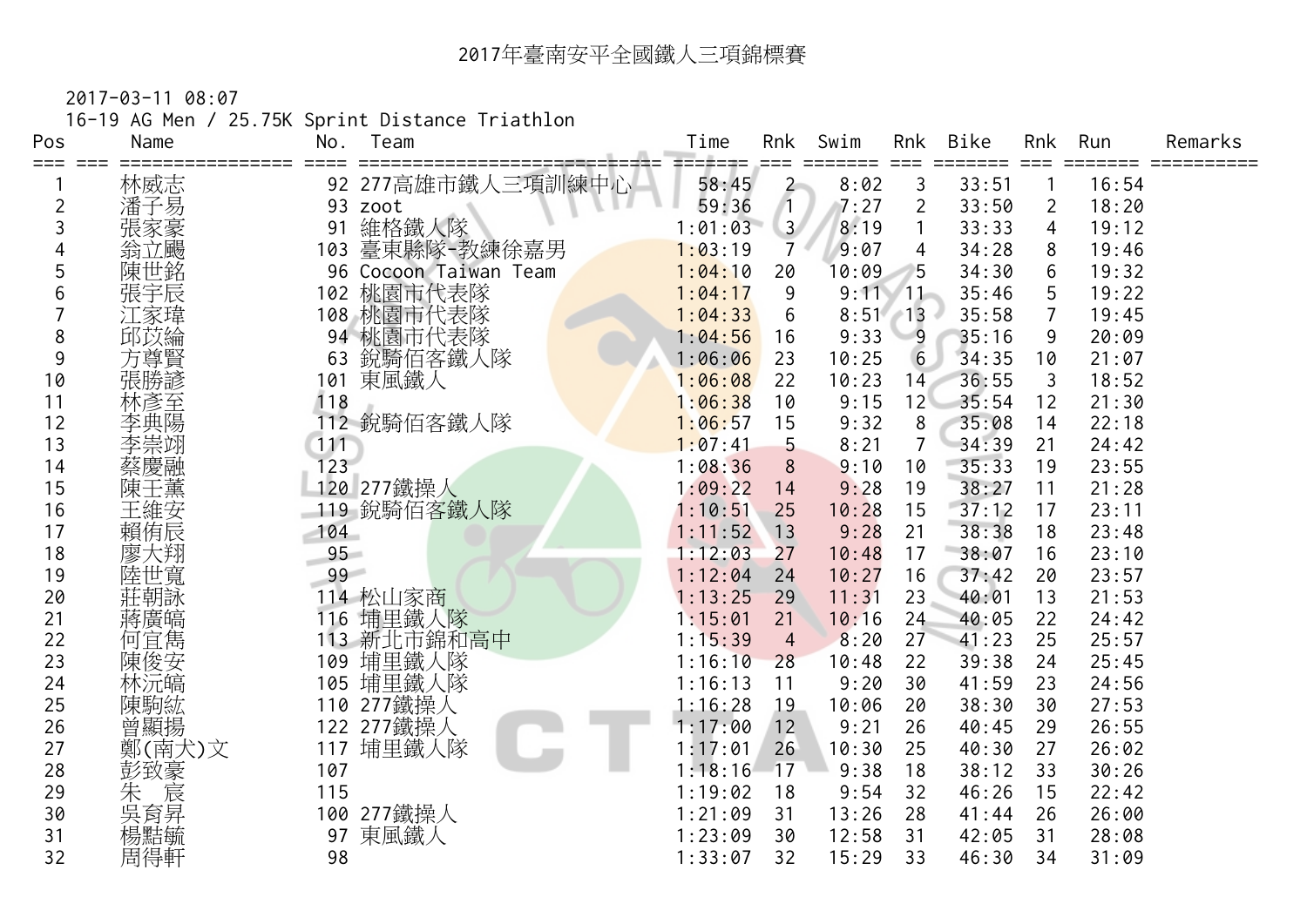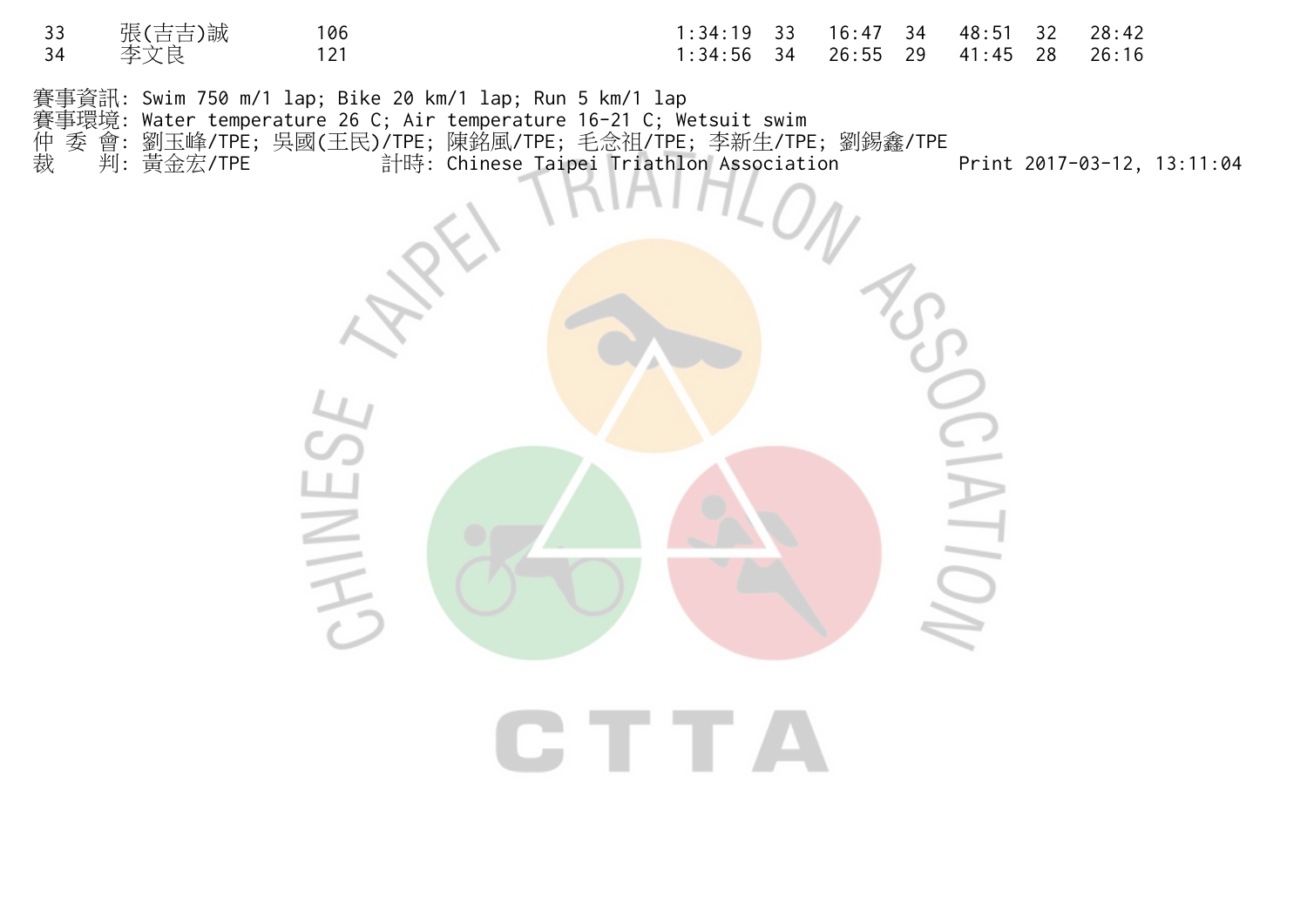13-15 AG Men / 25.75K Sprint Distance Triathlon

| Pos      | Name      | No.             | Team                     | Time    | Rnk            | Swim  | Rnk            | Bike           | Rnk      | Run   | Remarks |
|----------|-----------|-----------------|--------------------------|---------|----------------|-------|----------------|----------------|----------|-------|---------|
|          | 黃冠誌       | 61              | 臺東縣隊-教練徐嘉男               | 1:05:19 |                | 8:39  | $\overline{2}$ | 36:15          | 3        | 20:26 |         |
|          | 朱智陽       | 62              |                          | 1:05:49 | $\overline{2}$ | 8:55  | 4              | 36:48          |          | 20:06 |         |
|          | 黃博洋       | 68              | 新北市錦和高中                  | 1:07:24 | 6 <sup>1</sup> | 9:17  | 6              | 37:20          | 4        | 20:47 |         |
|          | 陳得恩       | 69              | 277鐵操人                   | 1:07:33 | 3              | 9:05  |                | 35:52          | 6        | 22:37 |         |
| 5        | 簡劭宇       | 76              |                          | 1:10:27 | 12             | 10:28 | 5              | 37:11          | 7        | 22:49 |         |
|          | 何召嚴       |                 | 新北市錦和高中                  | 1:12:48 | 8              | 9:27  | 9              | 39:34          | 12       | 23:48 |         |
|          | 劉嘉瑋       | 83              |                          | 1:13:15 | 18             | 11:35 | 8              | 38:48          | 8        | 22:53 |         |
| 8        | 張庭睿       | 72 <sub>2</sub> | 277鐵操人                   | 1:13:16 | 4              | 9:08  | 12             | 40:05          | 13       | 24:03 |         |
| 9        | 楊逸庠       | 71              |                          | 1:13:17 | 11             | 10:04 | 13             | 40:06          | 9        | 23:08 |         |
| 10       | 曾俊霖       | 87              | 277高雄市鐵人三項訓練中心           | 1:13:25 | 20             | 11:55 | 15             | 41:08          | 2        | 20:23 |         |
| 11       | 陳柏宇       | 67              | 高雄市三民區陽明國中               | 1:14:11 | 9              | 9:27  | 19             | 42:58          | 5        | 21:47 |         |
| 12       | 吳秉蔘       |                 | 74 高雄市三民區陽明國中            | 1:14:17 |                | 9:18  | 10             | 39:37          | 16       | 25:23 |         |
| 13       | 場梓謙       | 66              | 台灣大腳丫長跑協會                | 1:14:49 | 16             | 11:12 | 14             | 40:15          | 10       | 23:23 |         |
| 14       | 陳建志       | 64              | 埔里鐵人隊                    | 1:15:56 | 10             | 9:56  | 11             | 39:48          | 18       | 26:13 |         |
| 15       | 高銘陽       | 75              |                          | 1:16:18 | 24             | 15:25 | 3              | 36:36          | 14       |       |         |
|          | 趙晨恩       |                 |                          |         |                |       | 7              |                |          | 24:17 |         |
| 16<br>17 |           |                 | 79 東風鐵人                  | 1:16:21 | 17<br>13       | 11:19 | 17             | 38:23<br>41:33 | 19<br>17 | 26:40 |         |
|          | 郭承偉<br>一澈 |                 | 85 銳騎佰客鐵人隊<br>臺東縣隊-教練徐嘉男 | 1:17:39 |                | 10:31 | 18             |                |          | 25:36 |         |
| 18       | 林-        | 81              |                          | 1:17:49 | 22             | 12:26 |                | 41:38          | 11       | 23:46 |         |
| 19       | 林昶睿       |                 | 84 東風鐵人                  | 1:18:50 | 21             | 12:15 | 16             | 41:22          | 15       | 25:15 |         |
| 20       | 胡祐誠       | 88              |                          | 1:25:59 | 5              | 9:12  | 23             | 47:48          | 20       | 29:00 |         |
| 21       | 張棨(王民)    | 80              | 東風鐵人                     | 1:28:45 | 19             | 11:53 | 22             | 47:18          | 21       | 29:35 |         |
| 22       | 陳冠甫       | 73              | 高雄市三民區陽明國中               | 1:38:06 | 14             | 10:42 | 21             | 44:49          | 24       | 42:37 |         |
| 23       | 莊宇森       | 70              |                          | 1:38:12 | 15             | 11:11 | 20             | 42:59          | 25       | 44:03 |         |
| 24       | 陳韡杰       |                 | 82 BLUE動力車隊              | 1:43:46 | 25             | 16:46 | 24             | 53:38          | 22       | 33:22 |         |
| 25       | 張瑞宏       |                 | 86 埔里鐵人隊                 | 1:48:05 | 23             | 12:49 |                | 25 1:00:15     | 23       | 35:02 |         |

賽事資訊: Swim 750 m/1 lap; Bike 20 km/1 lap; Run 5 km/1 lap 賽事環境: Water temperature 26 C; Air temperature 16-21 C; Wetsuit swim 仲 委 會: 劉玉峰/TPE; 吳國(王民)/TPE; 陳銘風/TPE; 毛念祖/TPE; 李新生/TPE; 劉錫鑫/TPE 裁 判: 黃金宏/TPE 計時: Chinese Taipei Triathlon Association Print 2017-03-12, 13:11:04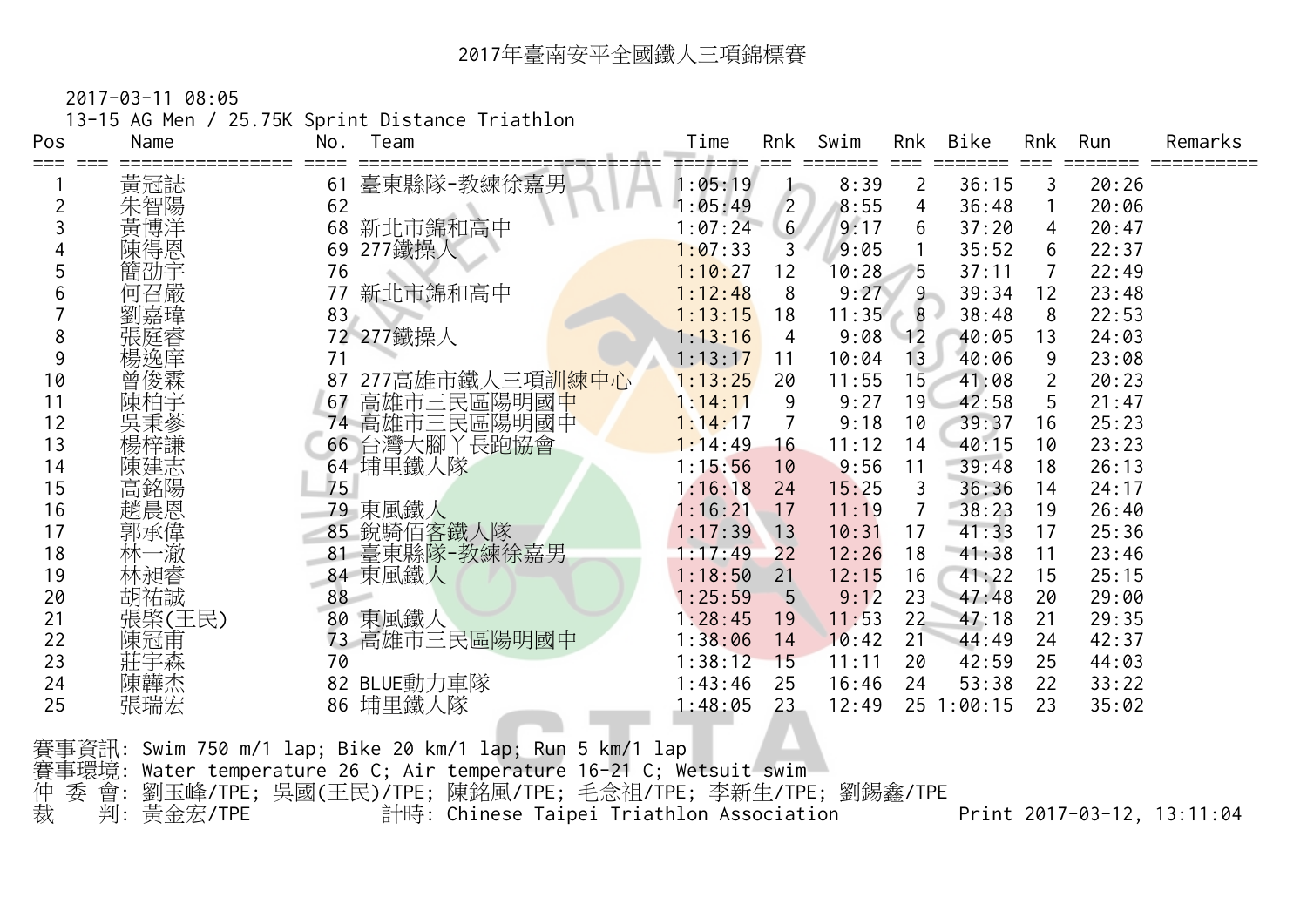## <sup>2017</sup>年臺南安平全國鐵人三項錦標賽

2017-03-11 WWW 組成績/25.75K Women Team Relay Results

| Pos                                                                                                | No. | Name |                                                                                                                                                                                                                                                                                      |       | Time                                                                                 | <b>Rnk</b>                                                   | Swim                                                                |                                          | Rnk Bike                                                                | Rnk                                                              | Run                                                                        | Remarks                    |
|----------------------------------------------------------------------------------------------------|-----|------|--------------------------------------------------------------------------------------------------------------------------------------------------------------------------------------------------------------------------------------------------------------------------------------|-------|--------------------------------------------------------------------------------------|--------------------------------------------------------------|---------------------------------------------------------------------|------------------------------------------|-------------------------------------------------------------------------|------------------------------------------------------------------|----------------------------------------------------------------------------|----------------------------|
| $==$<br>$\overline{2}$<br>$\mathfrak{Z}$<br>$\overline{4}$<br>$\frac{5}{6}$<br>$\overline{7}$<br>8 |     |      | 301 陳玟如. 郭士瑜. 王苡晴<br>305 郭家齊.林芝如.劉致如<br>304 邱怡萍.魏華萱.黃瀕慧<br>302 黃湘瑄.蔡靜芳.薛靜如<br>300 林盈孜.陳沛靜.陳玟蓁<br>341 楊姿萱 陳楣珂 徐琇芬<br>303 郭孟婕.劉宜靜.許尹睿<br>342 蔡佳穎.江佳欣.蔡季學                                                                                                                               |       | 1:18:48<br>1:23:07<br>1:25:12<br>1:27:13<br>1:30:58<br>1:44:48<br>2:08:13<br>2:16:24 | 2<br>$\mathbf{1}$<br>4<br>6<br>3<br>5<br>8<br>$\overline{7}$ | 10:14<br>8:52<br>15:58<br>23:46<br>12:21<br>21:26<br>33:31<br>25:16 | 4<br>$\mathbf{2}$<br>5<br>6 <sup>1</sup> | 45:16<br>46:44<br>44:40<br>40:40<br>48:01<br>54:31<br>58:53<br>81:12:40 | $\mathbf{2}^{\prime}$<br>4<br>3<br>6<br>5<br>7 <sup>1</sup><br>8 | 23:19<br>27:32<br>24:36<br>22:48<br>30:37<br>28:53 浮標<br>35:49<br>38:29 浮標 |                            |
| 仲<br>計                                                                                             |     |      | 賽事資訊: Swim 750 m/1 lap; Bike 20 km/1 lap; Ru <mark>n 5 km/1 lap</mark><br>賽事環境: Water temperature 26 C; Air temperature <mark>16-21 C; Wetsuit s</mark> wim<br>委 會: 劉玉峰/TPE; 吳國(王民)/TPE; 陳銘風/TPE; <mark>毛念祖/TPE; 李新生</mark> /TPE; 劉錫鑫/TPE<br>時: Chinese Taipei Triathlon Association |       |                                                                                      |                                                              |                                                                     |                                          |                                                                         |                                                                  |                                                                            | Print 2017-03-12, 13:11:04 |
|                                                                                                    |     |      |                                                                                                                                                                                                                                                                                      |       |                                                                                      |                                                              |                                                                     |                                          |                                                                         |                                                                  |                                                                            |                            |
|                                                                                                    |     |      |                                                                                                                                                                                                                                                                                      | CITTA |                                                                                      |                                                              |                                                                     |                                          |                                                                         |                                                                  |                                                                            |                            |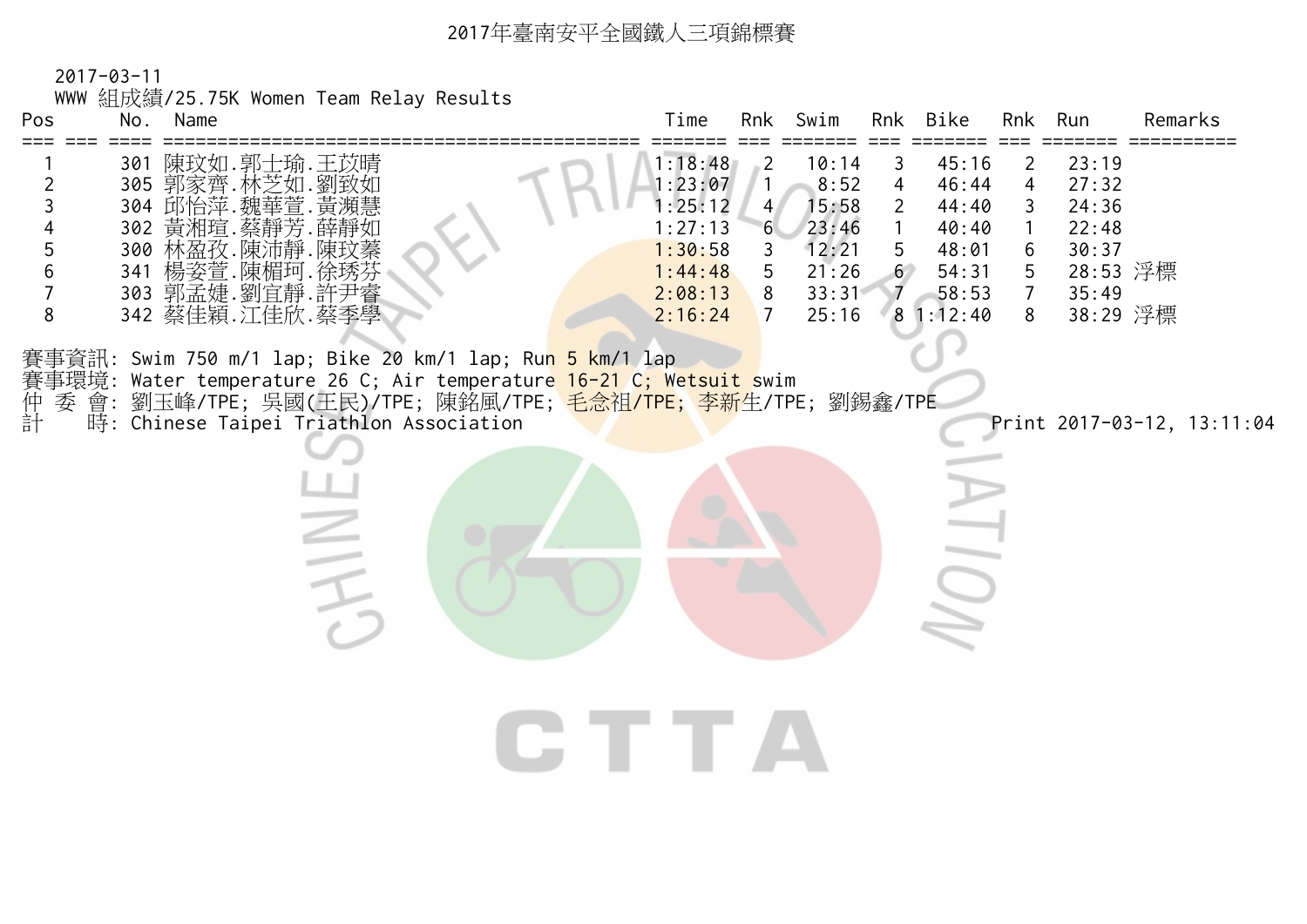2017-03-11

M+W 組成績/25.75K M+W Mix Team Relay Results

| Pos                                                                                                                                                                      | No. | Name |                                                                                                                                                                                                                                                                                                                                                                                                                                                                                                                |          | Time                                                                                                                             | <b>Rnk</b>                                                                                 | Swim                                                                                                     | Rnk                                            | Bike                                                                                                                 |                                                                            | Rnk Run                                                                                                                                   | Remarks                    |  |
|--------------------------------------------------------------------------------------------------------------------------------------------------------------------------|-----|------|----------------------------------------------------------------------------------------------------------------------------------------------------------------------------------------------------------------------------------------------------------------------------------------------------------------------------------------------------------------------------------------------------------------------------------------------------------------------------------------------------------------|----------|----------------------------------------------------------------------------------------------------------------------------------|--------------------------------------------------------------------------------------------|----------------------------------------------------------------------------------------------------------|------------------------------------------------|----------------------------------------------------------------------------------------------------------------------|----------------------------------------------------------------------------|-------------------------------------------------------------------------------------------------------------------------------------------|----------------------------|--|
| $\frac{2}{3}$<br>$\overline{\mathcal{A}}$<br>$\mathbf 5$<br>$\begin{array}{c} 6 \\ 7 \end{array}$<br>$\,8\,$<br>$\overline{9}$<br>10<br>11<br>12<br><b>DNF</b><br>委<br>計 | 會:  |      | 332 樂廷峰Corentin.張蘿苡.安凱廷Gaetan<br>328 馮晴湄.劉孝顯.洪子隆<br>334 張恆維.曾玉峰.葉奕嫻<br>335 薛郁潔.李宗諭.陳玟橞<br>327 林蓁妮.王維平.林柏恩<br>331 吳澤昆.張育潔.張文政<br>330 陳達聰.陳亞青.陳昭萌<br>329 江慶宏.林琦樺.許容慈<br>333 傅偉銘.曾愛迪.曾文歆<br>347 傅建博.王映媚.席芝峰<br>345 吳麗琦.彭詩涵.簡維亭<br>346 吴玫茱. 吴維庭. 吴岳晟<br>326 陳琇廷. 許雅琪. 沈正銘<br>賽事資訊: Swim 750 m/1 lap; Bike 20 km/1 lap; Run 5 km/1 lap<br>賽事環境: Water temperature 26 C; Air temperature 16-21 C; Wetsuit swim<br>劉玉峰/TPE; 吳國(王民)/TPE; 陳銘風/TPE; 毛念祖/TPE; 李新生/TPE; 劉錫鑫/TPE<br>時: Chinese Taipei Triathlon Association | CHE TE A | 1:04:29<br>1:05:41<br>1:18:09<br>1:26:51<br>1:28:05<br>1:40:35<br>1:42:19<br>1:44:49<br>1:47:51<br>1:51:58<br>1:58:35<br>2:00:39 | $\mathbf{2}^{\prime}$<br>6<br>9<br>10<br>$\overline{4}$<br>$\overline{7}$<br>5<br>12<br>11 | 10:59<br>10:32<br>12:21<br>18:02<br>20:07<br>22:00<br>22:59<br>14:59<br>18:14<br>15:54<br>25:03<br>24:35 | 2<br>5.<br>4<br>3 <sup>2</sup><br>6<br>9<br>10 | 34:26<br>36:31<br>40:49<br>40:40<br>40:33<br>53:21<br>52:09<br>111:00:41<br>57:26<br>56:50<br>12 1:02:49<br>57:56 11 | 2<br>3<br>$\overline{7}$<br>6<br>$\overline{4}$<br>5<br>8<br>10<br>12<br>9 | 18:39<br>24:59<br>28:10<br>27:26 浮標<br>25:16<br>27:11<br>29:11<br>32:13<br>39:16 浮標<br>30:44 浮標<br>38:10 浮標<br>Print 2017-03-12, 13:11:04 | 19:06 (FRANCE)<br>SWIM DNF |  |
|                                                                                                                                                                          |     |      |                                                                                                                                                                                                                                                                                                                                                                                                                                                                                                                |          |                                                                                                                                  |                                                                                            |                                                                                                          |                                                |                                                                                                                      |                                                                            |                                                                                                                                           |                            |  |